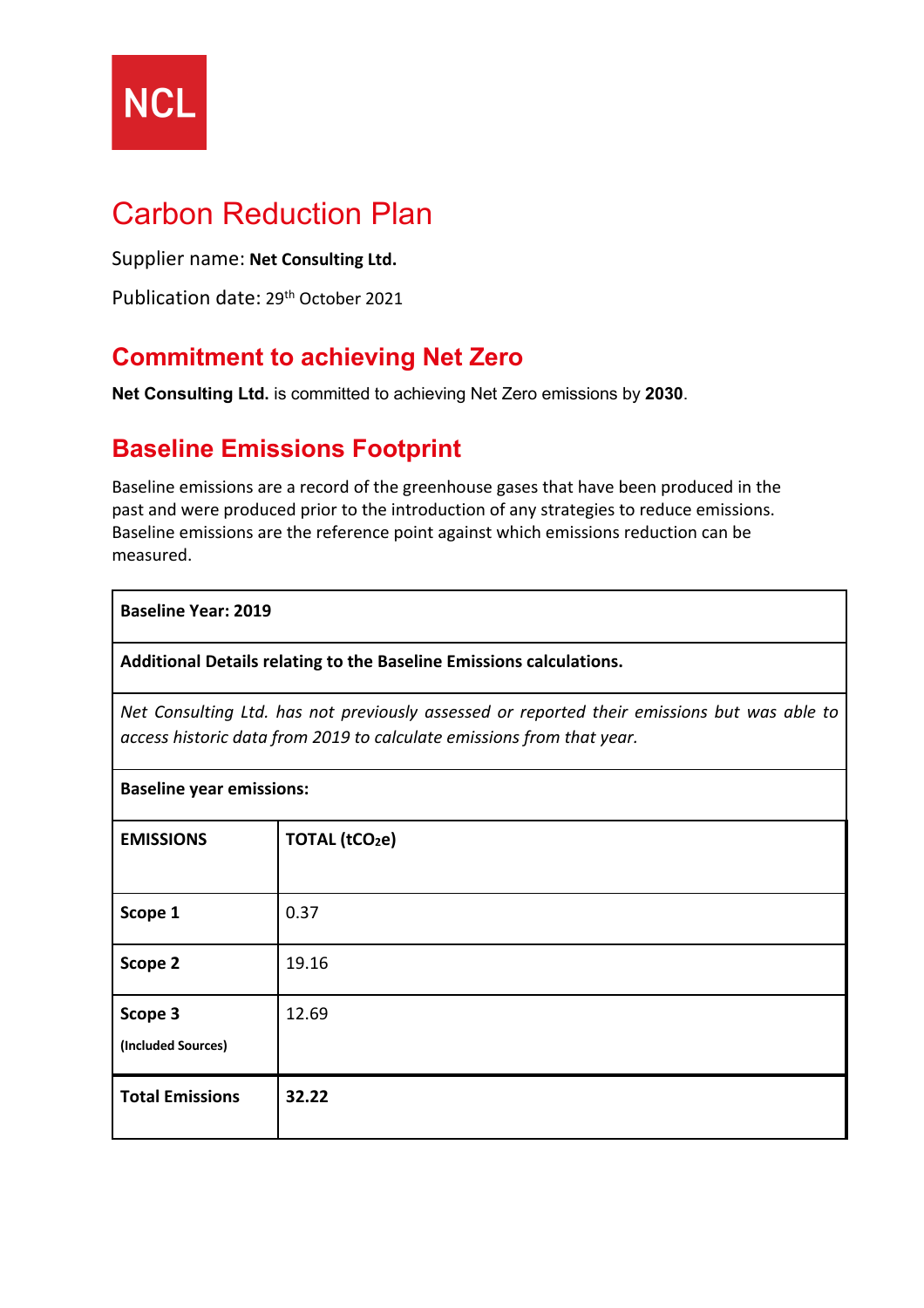## **Current Emissions Reporting**

| <b>Reporting Year: 2020</b>   |                            |  |
|-------------------------------|----------------------------|--|
| <b>EMISSIONS</b>              | TOTAL (tCO <sub>2</sub> e) |  |
| Scope 1                       | 0.18                       |  |
| Scope 2                       | 16.72                      |  |
| Scope 3<br>(Included Sources) | 8.24                       |  |
| <b>Total Emissions</b>        | 25.14                      |  |

### **Emissions reduction targets**

In order to continue our progress to achieving Net Zero, we have adopted the following carbon reduction targets.

We project that carbon emissions will decrease over the next five years to 14.64 tCO<sub>2</sub>e by 2025. This is a reduction of 41.76% compared with 2020, but we acknowledge that the 2020 figures are likely to be lower than those recorded in following years, due to various lockdowns in 2020 forcing people to work from home and thus significantly reducing car travel.

Progress against these targets can be seen in the graph below:

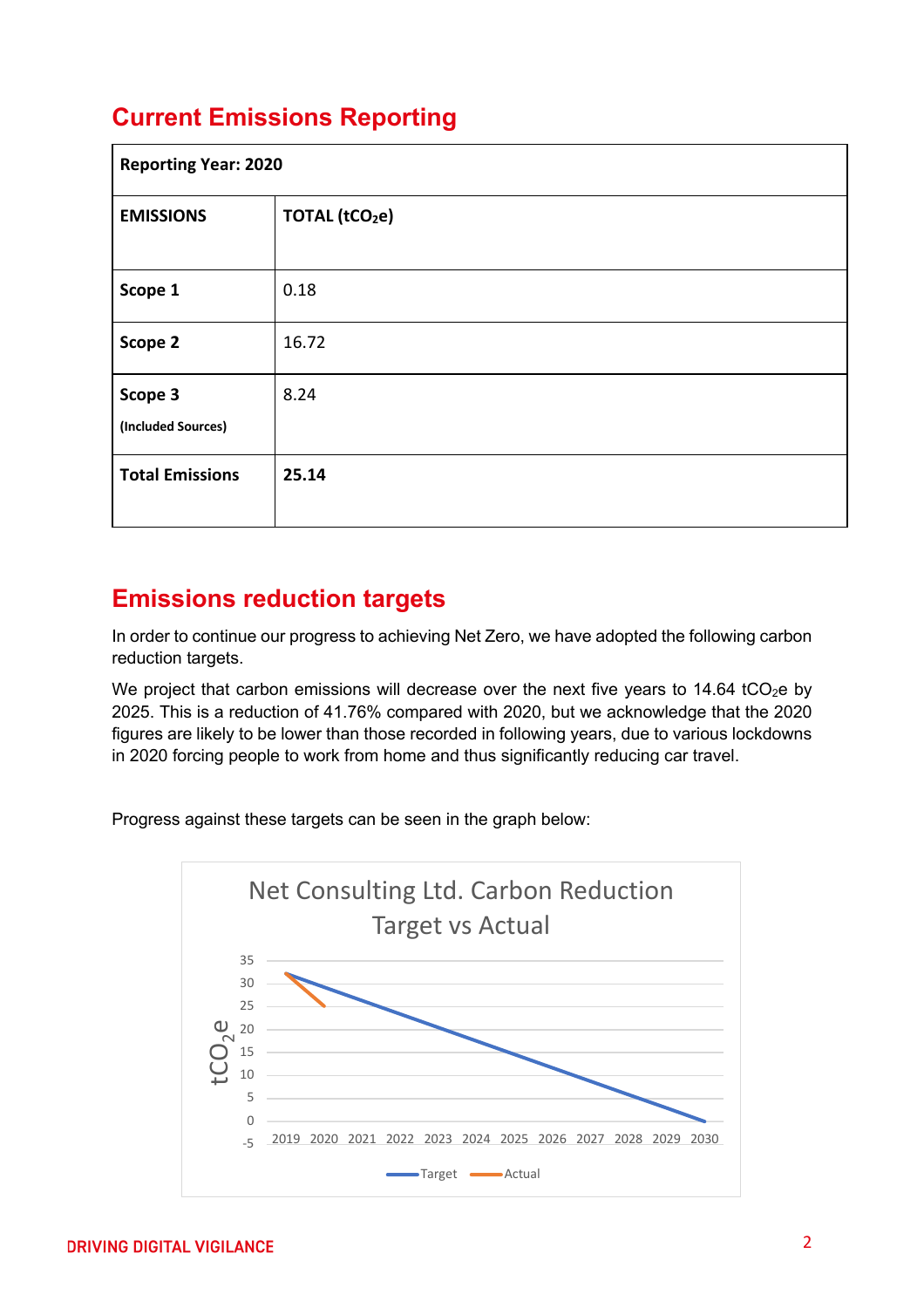#### **Carbon Reduction Projects**

#### Completed Carbon Reduction Initiatives

The following environmental management measures and projects have been completed or implemented since the 2019 baseline. Due to only being introduced recently, the carbon emission reduction achieved by these schemes can't currently be calculated, however in future years, we will be able to calculate a tCO<sub>2</sub>e, percentage reduction against the 2019 baseline and these measures will be in effect when performing the contract.

- *Installation of x5 new EV charging points to make it easier for employees to choose an electric vehicle for commuting*
- *The installation of new energy efficient LED lighting across the whole office*
- *An introduction of a 60/40 office / working from home split to reduce the amount of commuting conducted by employees*
- *The commencement of work geared towards achieving ISO140001 certification*
- *The introduction of a company management platform called Krow which will help eliminate printing holiday and expense forms, thus reducing printer, paper and toner usage*
- *Introduction of a cycle to work scheme, allowing staff to choose cycling over driving when travelling to work.*

In the future we hope to implement further measures such as:

- *Offering a salary sacrifice scheme, allowing staff to easily and affordably lease an electric vehicle*
- *DocuSign across the business to further reduce printer, paper, and toner usage*
- *Examine our suppliers more closely to ensure all efforts are made to source goods in the most sustainable way possible.*